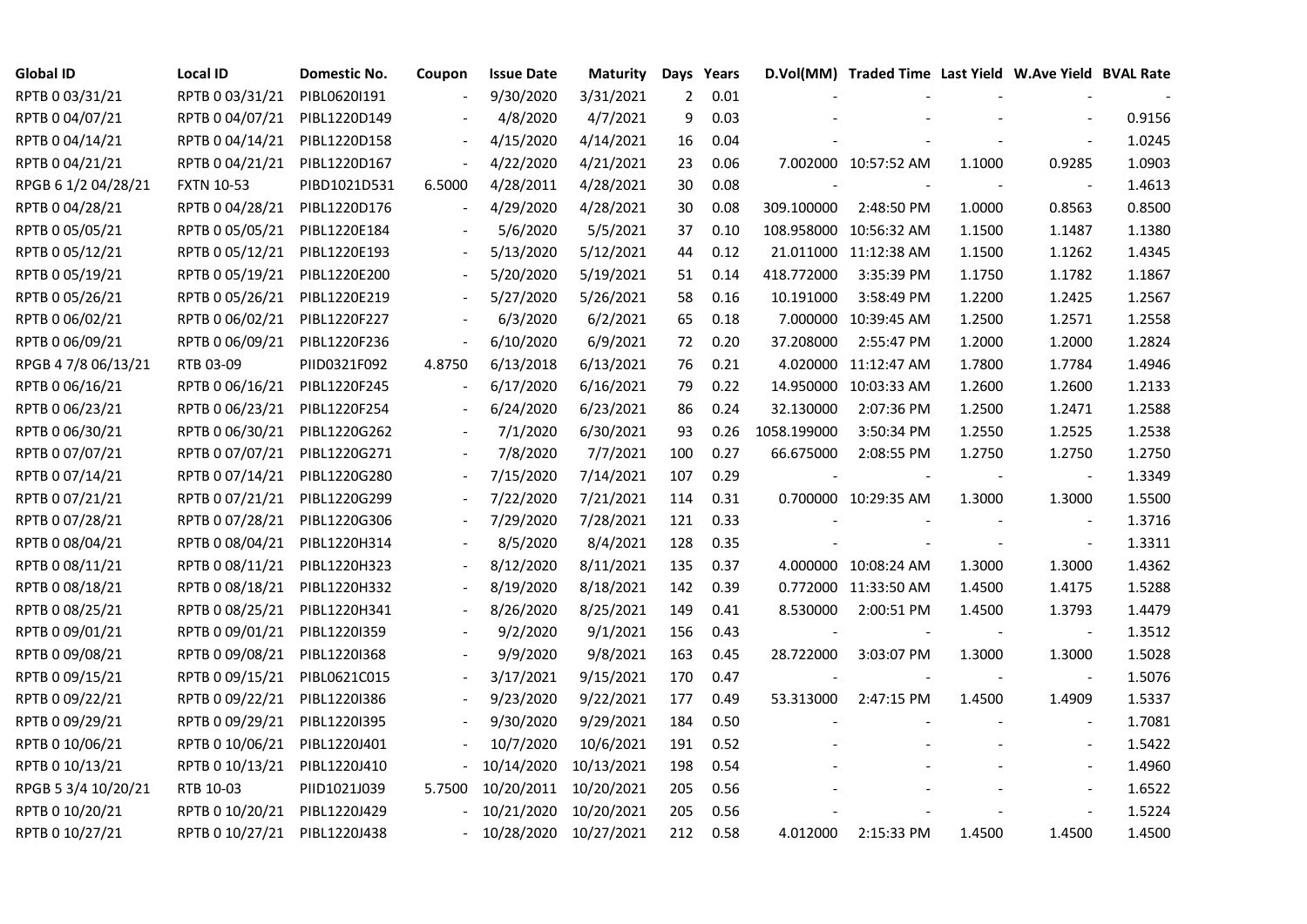| <b>Global ID</b>     | <b>Local ID</b>   | Domestic No. | Coupon                       | <b>Issue Date</b> | Maturity   |     | Days Years |            | D.Vol(MM) Traded Time Last Yield W.Ave Yield BVAL Rate |        |                          |        |
|----------------------|-------------------|--------------|------------------------------|-------------------|------------|-----|------------|------------|--------------------------------------------------------|--------|--------------------------|--------|
| RPTB 0 11/03/21      | RPTB 0 11/03/21   | PIBL1220K445 |                              | 11/4/2020         | 11/3/2021  | 219 | 0.60       |            |                                                        |        |                          | 1.4762 |
| RPTB 0 11/10/21      | RPTB 0 11/10/21   | PIBL1220K454 |                              | 11/11/2020        | 11/10/2021 | 226 | 0.62       |            |                                                        |        |                          | 1.6129 |
| RPTB 0 11/17/21      | RPTB 0 11/17/21   | PIBL1220K463 |                              | 11/18/2020        | 11/17/2021 | 233 | 0.64       |            |                                                        |        | $\blacksquare$           | 1.6254 |
| RPGB 5 3/4 11/24/21  | <b>FXTN 10-55</b> | PIBD1021K551 | 5.7500                       | 11/24/2011        | 11/24/2021 | 240 | 0.66       |            |                                                        |        | $\blacksquare$           | 1.4108 |
| RPTB 0 11/24/21      | RPTB 0 11/24/21   | PIBL1220K472 | $\frac{1}{2}$                | 11/25/2020        | 11/24/2021 | 240 | 0.66       |            |                                                        |        | $\overline{\phantom{a}}$ | 1.4000 |
| RPTB 0 12/01/21      | RPTB 0 12/01/21   | PIBL1220L480 |                              | 12/2/2020         | 12/1/2021  | 247 | 0.68       |            |                                                        |        | $\overline{\phantom{a}}$ | 1.7383 |
| RPTB 0 12/07/21      | RPTB 0 12/07/21   | PIBL1220L499 |                              | 12/9/2020         | 12/7/2021  | 253 | 0.69       |            |                                                        |        | $\overline{\phantom{a}}$ | 1.7728 |
| RPTB 0 12/15/21      | RPTB 0 12/15/21   | PIBL1220L505 |                              | 12/16/2020        | 12/15/2021 | 261 | 0.72       |            |                                                        |        | $\overline{\phantom{a}}$ | 1.6811 |
| RPTB 0 01/05/22      | RPTB 0 01/05/22   | PIBL1221A015 |                              | 1/6/2021          | 1/5/2022   | 282 | 0.77       |            |                                                        |        |                          | 1.8250 |
| RPTB 0 01/12/22      | RPTB 0 01/12/22   | PIBL1221A024 | $\qquad \qquad \blacksquare$ | 1/13/2021         | 1/12/2022  | 289 | 0.79       |            |                                                        |        |                          | 1.7648 |
| RPGB 63/8 01/19/22   | <b>FXTN 10-54</b> | PIBD1022G545 | 6.3750                       | 7/19/2011         | 1/19/2022  | 296 | 0.81       |            |                                                        |        |                          | 1.7211 |
| RPTB 0 01/19/22      | RPTB 0 01/19/22   | PIBL1221A033 |                              | 1/20/2021         | 1/19/2022  | 296 | 0.81       |            | 50.470000 11:33:55 AM                                  | 1.6500 | 1.6500                   | 1.7667 |
| RPGB 4 01/26/22      | <b>FXTN 05-74</b> | PIBD0522A747 | 4.0000                       | 1/26/2017         | 1/26/2022  | 303 | 0.83       | 10.000000  | 2:00:18 PM                                             | 1.7000 | 1.6962                   | 1.7360 |
| RPTB 0 01/26/22      | RPTB 0 01/26/22   | PIBL1221A042 | $\overline{\phantom{a}}$     | 1/27/2021         | 1/26/2022  | 303 | 0.83       |            |                                                        |        | $\blacksquare$           | 1.7384 |
| RPTB 0 02/02/22      | RPTB 0 02/02/22   | PIBL1221B050 |                              | 2/3/2021          | 2/2/2022   | 310 | 0.85       |            |                                                        |        | $\sim$                   | 1.7554 |
| RPTB 0 02/09/22      | RPTB 0 02/09/22   | PIBL1221B069 |                              | 2/10/2021         | 2/9/2022   | 317 | 0.87       |            |                                                        |        |                          | 1.7854 |
| RPTB 0 02/16/22      | RPTB 0 02/16/22   | PIBL1221B078 | $\blacksquare$               | 2/17/2021         | 2/16/2022  | 324 | 0.89       |            | 3.000000 11:39:45 AM                                   | 1.8500 | 1.8500                   | 1.7963 |
| RPTB 0 02/23/22      | RPTB 0 02/23/22   | PIBL1221B087 | $\blacksquare$               | 2/24/2021         | 2/23/2022  | 331 | 0.91       |            |                                                        |        | $\overline{\phantom{a}}$ | 1.8632 |
| RPTB 0 03/02/22      | RPTB 0 03/02/22   | PIBL1221C095 |                              | 3/3/2021          | 3/2/2022   | 338 | 0.93       |            | 6.000000 11:12:52 AM                                   | 1.6500 | 1.6500                   | 1.8012 |
| RPTB 0 03/09/22      | RPTB 0 03/09/22   | PIBL1221C102 | $\overline{\phantom{a}}$     | 3/10/2021         | 3/9/2022   | 345 | 0.95       |            |                                                        |        | $\sim$                   | 1.9781 |
| RPGB 15 03/14/22     | <b>FXTN 20-02</b> | PIBD2022C021 | 15.0000                      | 3/14/2002         | 3/14/2022  | 350 | 0.96       |            |                                                        |        | $\sim$                   | 1.9172 |
| RPTB 0 03/16/22      | RPTB 0 03/16/22   | PIBL1221C111 | $\overline{\phantom{a}}$     | 3/17/2021         | 3/16/2022  | 352 | 0.96       |            | 2.026000 10:42:57 AM                                   | 1.8500 | 1.8500                   | 1.9082 |
| RPTB 0 03/23/22      | RPTB 0 03/23/22   | PIBL1221C120 |                              | 3/24/2021         | 3/23/2022  | 359 | 0.98       | 120.800000 | 3:28:42 PM                                             | 1.8950 | 1.8858                   | 1.9004 |
| RPGB 4 3/4 07/04/22  | <b>FXTN 03-24</b> | PIBD0322G247 | 4.7500                       | 7/4/2019          | 7/4/2022   | 462 | 1.27       |            |                                                        |        |                          | 2.1027 |
| RPGB 4 7/8 08/02/22  | <b>FXTN 10-56</b> | PIBD1022H562 | 4.8750                       | 8/2/2012          | 8/2/2022   | 491 | 1.34       |            |                                                        |        | $\blacksquare$           | 2.1149 |
| RPGB 4 3/4 09/13/22  | <b>FXTN 10-57</b> | PIBD1022I570 | 4.7500                       | 9/13/2012         | 9/13/2022  | 533 | 1.46       |            |                                                        |        |                          | 2.1193 |
| RPGB 12 3/4 10/17/22 | <b>FXTN 20-03</b> | PIBD2022J033 | 12.7500                      | 10/17/2002        | 10/17/2022 | 567 | 1.55       |            |                                                        |        | $\blacksquare$           | 2.2191 |
| RPGB 4 5/8 12/04/22  | RTB 05-11         | PIID0522L114 | 4.6250                       | 12/4/2017         | 12/4/2022  | 615 | 1.68       |            | 13.000000 11:33:11 AM                                  | 2.3500 | 2.3169                   | 2.2278 |
| RPGB 4 12/06/22      | <b>FXTN 10-58</b> | PIBD1022L585 | 4.0000                       | 12/6/2012         | 12/6/2022  | 617 | 1.69       |            |                                                        |        | $\overline{\phantom{a}}$ | 2.1858 |
| RPGB 4 3/8 02/11/23  | RTB 03-10         | PIID0323B101 | 4.3750                       | 2/11/2020         | 2/11/2023  | 684 | 1.87       |            | 0.700000 10:26:14 AM                                   | 2.1500 | 2.1500                   | 2.3402 |
| RPGB 13 02/20/23     | <b>FXTN 20-04</b> | PIBD2023B048 | 13.0000                      | 2/20/2003         | 2/20/2023  | 693 | 1.90       |            |                                                        |        |                          | 2.3918 |
| RPGB 5 1/2 03/08/23  | <b>FXTN 05-75</b> | PIBD0523C752 | 5.5000                       | 3/8/2018          | 3/8/2023   | 709 | 1.94       |            | 5.000000 11:36:41 AM                                   | 2.3850 | 2.3680                   | 2.6511 |
| RPGB 3 1/2 04/21/23  | <b>FXTN 07-58</b> | PIBD0723D588 | 3.5000                       | 4/21/2016         | 4/21/2023  | 753 | 2.06       | 8.600000   | 3:04:36 PM                                             | 2.5850 | 2.4956                   | 2.3958 |
| RPGB 11 7/8 05/29/23 | <b>FXTN 20-05</b> | PIBD2023E054 | 11.8750                      | 5/29/2003         | 5/29/2023  | 791 | 2.17       |            |                                                        |        |                          | 2.4452 |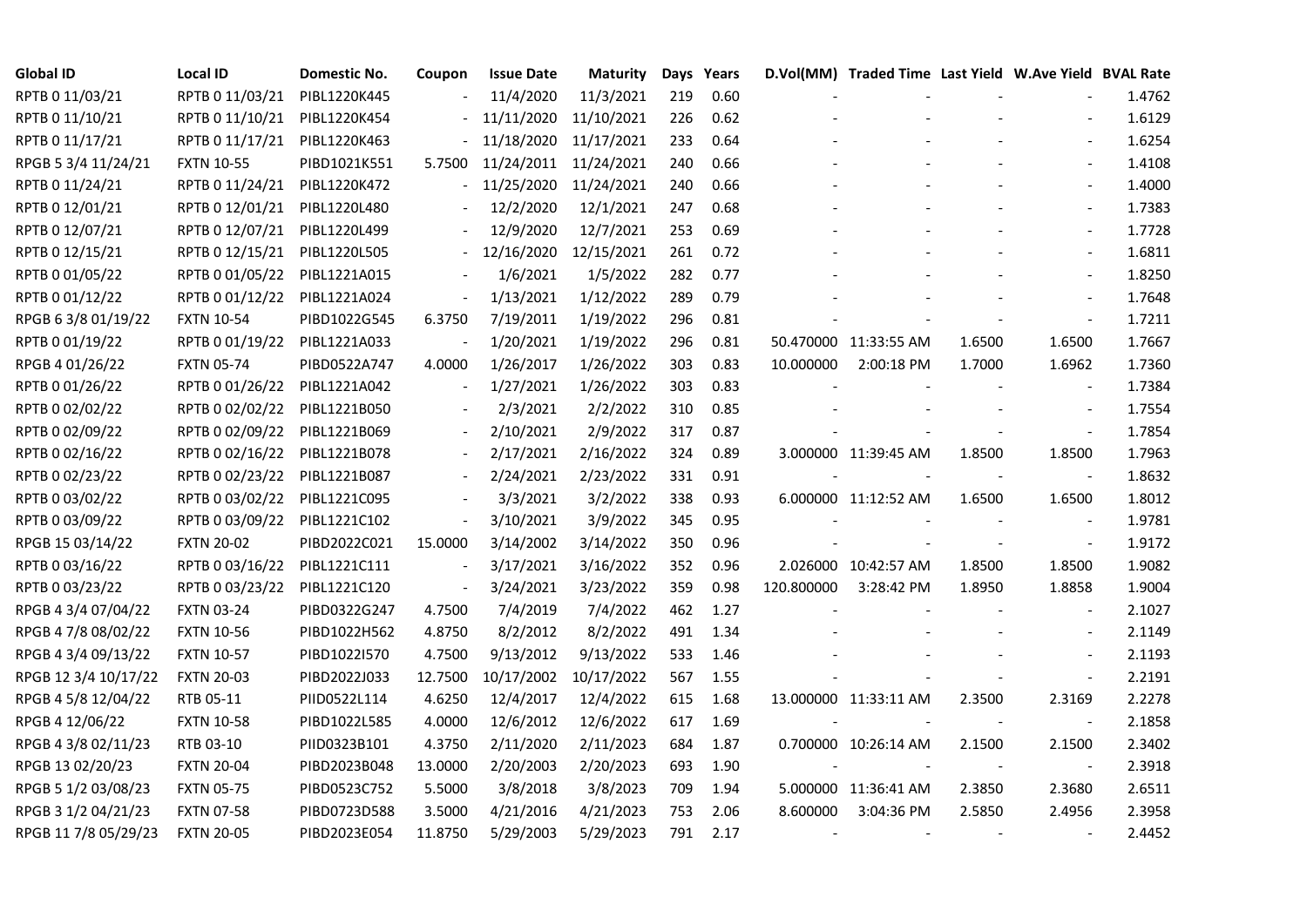| <b>Global ID</b>     | <b>Local ID</b>   | Domestic No. | Coupon  | <b>Issue Date</b> | <b>Maturity</b>       |     | Days Years |             | D.Vol(MM) Traded Time Last Yield W.Ave Yield BVAL Rate |        |                          |        |
|----------------------|-------------------|--------------|---------|-------------------|-----------------------|-----|------------|-------------|--------------------------------------------------------|--------|--------------------------|--------|
| RPGB 3 1/4 08/15/23  | RTB 10-04         | PIID1023H046 | 3.2500  | 8/15/2013         | 8/15/2023             | 869 | 2.38       | 35.800000   | 3:51:35 PM                                             | 2.7500 | 2.7547                   | 2.7837 |
| RPGB 2 3/8 09/10/23  | <b>FXTN 03-25</b> | PIBD0323I252 | 2.3750  | 9/10/2020         | 9/10/2023             | 895 | 2.45       |             | 1.100000 10:12:27 AM                                   | 2.7500 | 2.7500                   | 2.8145 |
| RPGB 11 3/8 10/23/23 | <b>FXTN 20-06</b> | PIBD2023J068 | 11.3750 | 10/23/2003        | 10/23/2023            | 938 | 2.57       |             |                                                        |        | $\overline{\phantom{a}}$ | 2.7473 |
| RPGB 2 3/8 03/09/24  | RTB 03-11         | PIID0324C115 | 2.3750  | 3/9/2021          | 3/9/2024 1,076        |     | 2.95       | 1901.510000 | 3:59:50 PM                                             | 2.7800 | 2.7712                   | 2.7888 |
| RPGB 6 1/4 03/12/24  | RTB 05-12         | PIID0524C129 | 6.2500  | 3/12/2019         | 3/12/2024 1,079       |     | 2.95       | 48.800000   | 2:07:52 PM                                             | 2.9000 | 2.8624                   | 2.7970 |
| RPGB 4 1/2 04/20/24  | <b>FXTN 07-59</b> | PIBD0724D595 | 4.5000  | 4/20/2017         | 4/20/2024 1,118       |     | 3.06       |             |                                                        |        | $\blacksquare$           | 3.1562 |
| RPGB 12 3/8 06/03/24 | <b>FXTN 20-07</b> | PIBD2024F075 | 12.3750 | 6/3/2004          | 6/3/2024 1,162        |     | 3.18       |             |                                                        |        | $\overline{\phantom{a}}$ | 2.8401 |
| RPGB 12 7/8 08/05/24 | <b>FXTN 20-08</b> | PIBD2024H086 | 12.8750 | 8/5/2004          | 8/5/2024 1,225        |     | 3.35       |             |                                                        |        | $\blacksquare$           | 2.8861 |
| RPGB 4 1/8 08/20/24  | <b>FXTN 10-59</b> | PIBD1024H595 | 4.1250  | 8/20/2014         | 8/20/2024 1,240       |     | 3.40       | 21.420000   | 9:59:56 AM                                             | 3.0000 | 3.0000                   | 3.0750 |
| RPGB 4 1/4 10/17/24  | <b>FXTN 05-76</b> | PIBD0524J762 | 4.2500  | 10/17/2019        | 10/17/2024 1,298      |     | 3.55       |             | 30.000000 10:57:50 AM                                  | 3.0250 | 3.0250                   | 3.0416 |
| RPGB 13 3/4 11/11/24 | <b>FXTN 20-09</b> | PIBD2024K091 | 13.7500 | 11/11/2004        | 11/11/2024 1,323      |     | 3.62       |             |                                                        |        | $\blacksquare$           | 2.9580 |
| RPGB 5 3/4 04/12/25  | FXTN 07-61        | PIBD0725D618 | 5.7500  | 4/12/2018         | 4/12/2025 1,475       |     | 4.04       |             |                                                        |        | $\sim$                   | 2.9683 |
| RPGB 12 1/8 04/14/25 | <b>FXTN 20-10</b> | PIBD2025D103 | 12.1250 | 4/14/2005         | 4/14/2025 1,477       |     | 4.04       |             |                                                        |        | $\blacksquare$           | 3.0593 |
| RPGB 2 5/8 08/12/25  | RTB 05-13         | PIID0525H130 | 2.6250  | 8/12/2020         | 8/12/2025 1,597       |     | 4.37       | 1205.300000 | 2:57:10 PM                                             | 3.0000 | 3.0026                   | 3.0038 |
| RPGB 3 5/8 09/09/25  | <b>FXTN 10-60</b> | PIBD10251608 | 3.6250  | 9/9/2015          | 9/9/2025 1,625        |     | 4.45       |             | 102.000000 11:43:53 AM                                 | 3.0750 | 3.0697                   | 3.0197 |
| RPGB 12 1/8 10/20/25 | <b>FXTN 20-11</b> | PIBD2025J116 | 12.1250 | 10/20/2005        | 10/20/2025 1,666      |     | 4.56       |             |                                                        |        |                          | 3.2141 |
| RPGB 18 1/4 11/29/25 | <b>FXTN 25-01</b> | PIBD2525K015 | 18.2500 | 11/29/2000        | 11/29/2025 1,706      |     | 4.67       |             |                                                        |        | $\overline{\phantom{a}}$ | 3.2444 |
| RPGB 10 1/4 01/19/26 | <b>FXTN 20-12</b> | PIBD2026A122 | 10.2500 | 1/19/2006         | 1/19/2026 1,757       |     | 4.81       |             |                                                        |        | $\overline{\phantom{a}}$ | 3.2796 |
| RPGB 6 1/4 02/14/26  | <b>FXTN 07-62</b> | PIBD0726B627 | 6.2500  | 2/14/2019         | 2/14/2026 1,783       |     | 4.88       |             | 9.025000 11:59:05 AM                                   | 3.1500 | 3.1500                   | 3.0274 |
| RPGB 3 1/2 09/20/26  | RTB 10-05         | PIID1026I057 | 3.5000  | 9/20/2016         | 9/20/2026 2,001       |     | 5.48       | 16.000000   | 2:14:35 PM                                             | 3.4300 | 3.4438                   | 3.3832 |
| RPGB 6 1/4 10/20/26  | RTB 15-01         | PIID1526J019 | 6.2500  | 10/20/2011        | 10/20/2026 2,031      |     | 5.56       |             |                                                        |        | $\blacksquare$           | 3.4014 |
| RPGB 8 12/07/26      | <b>FXTN 20-13</b> | PIBD2026L139 | 8.0000  | 12/7/2006         | 12/7/2026 2,079       |     | 5.69       |             |                                                        |        | $\overline{\phantom{a}}$ | 3.5438 |
| RPGB 5 3/8 03/01/27  | RTB 15-02         | PIID1527C023 | 5.3750  | 3/1/2012          | 3/1/2027 2,163        |     | 5.92       |             |                                                        |        | $\blacksquare$           | 3.6134 |
| RPGB 4 3/4 05/04/27  | <b>FXTN 10-61</b> | PIBD1027E617 | 4.7500  | 5/4/2017          | 5/4/2027 2,227        |     | 6.10       | 735.000000  | 3:21:37 PM                                             | 3.7300 | 3.7244                   | 3.7086 |
| RPGB 8 5/8 09/06/27  | <b>FXTN 20-14</b> | PIBD2027I140 | 8.6250  | 9/6/2007          | 9/6/2027 2,352        |     | 6.44       |             |                                                        | $\sim$ | $\blacksquare$           | 3.7651 |
| RPGB 6 1/4 03/22/28  | <b>FXTN 10-63</b> | PIBD1028C635 | 6.2500  | 3/22/2018         | 3/22/2028 2,550       |     | 6.98       |             | 10.000000 10:25:58 AM                                  | 4.1500 | 4.1500                   | 4.0371 |
| RPGB 9 1/2 12/04/28  | <b>FXTN 20-15</b> | PIBD2028L151 | 9.5000  | 12/4/2008         | 12/4/2028 2,807       |     | 7.69       |             |                                                        |        | $\blacksquare$           | 4.4493 |
| RPGB 67/8 01/10/29   | <b>FXTN 10-64</b> | PIBD1029A644 | 6.8750  | 1/10/2019         | 1/10/2029 2,844       |     | 7.79       | 207.830000  | 2:46:13 PM                                             | 4.1300 | 4.1770                   | 4.1300 |
| RPGB 8 3/4 05/27/30  | <b>FXTN 20-16</b> | PIBD2030E166 | 8.7500  | 5/27/2010         | 5/27/2030 3,346       |     | 9.16       |             |                                                        |        | $\blacksquare$           | 4.3908 |
| RPGB 2 7/8 07/09/30  | <b>FXTN 10-65</b> | PIBD1030G655 | 2.8750  | 7/9/2020          | 7/9/2030 3,389        |     | 9.28       | 2305.980000 | 3:59:19 PM                                             | 4.1750 | 4.1326                   | 4.1283 |
| RPGB 12 1/2 07/28/30 | <b>FXTN 25-02</b> | PIBD2530G029 | 12.5000 | 7/28/2005         | 7/28/2030 3,408       |     | 9.33       |             |                                                        |        | $\overline{\phantom{a}}$ | 4.3376 |
| RPGB 11 1/4 01/26/31 | <b>FXTN 25-03</b> | PIBD2531A032 | 11.2500 | 1/26/2006         | 1/26/2031 3,590       |     | 9.83       |             |                                                        |        | $\overline{\phantom{a}}$ | 4.3802 |
| RPGB 8 07/19/31      | <b>FXTN 20-17</b> | PIBD2031G171 | 8.0000  | 7/19/2011         | 7/19/2031 3,764 10.31 |     |            | 16.500000   | 3:37:01 PM                                             | 4.2500 | 4.3169                   | 4.1848 |
| RPGB 9 3/8 10/05/31  | <b>FXTN 25-04</b> | PIBD2531J042 | 9.3750  | 10/5/2006         | 10/5/2031 3,842 10.52 |     |            |             |                                                        |        |                          | 4.4352 |